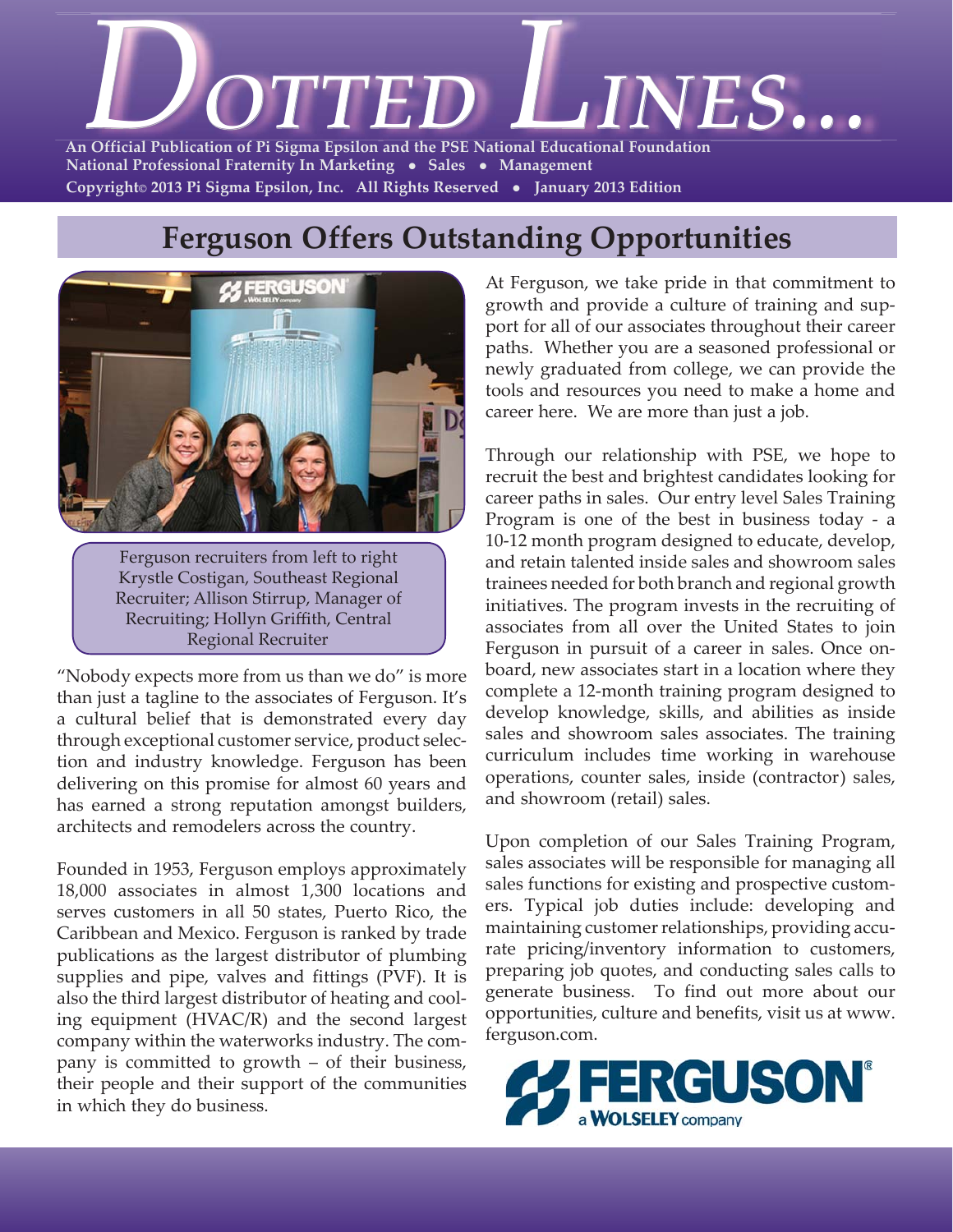# **Regional Winners**

## Regional Conferences Wrap-Up

The 2012 Regional Conferences were a great success. Each conference offered many opportunities for members to network with our corporate partners, listen to great speakers, and compete in both the National Speakers Competition and Pro-Am Sell-a-Thon®.

Each weekend kicked off with the Pro-Am Sell-a-Thon® on Friday morning. Following the morning training and coaching sessions, participants networked with local companies and PSE's Corporate Partners. While the Pro-Am participants headed into competition, the rest of the attendees participated in the National Speakers Competition and attended a workshop put on by ADP.

Each Saturday began with a keynote speaker, which included higher-ups in Fortune 500 companies like Nike and Coca-Cola, and Dan Herlache of PSE Corporate Partner Federated Insurance. Following the keynote, attendees could participate in CCO Training and Chapter roundtable discussions.

Further, PSE's Corporate Partner TEKsystems brought an interactive marketing project to each regional. More information about this can be found in the next article.

Following the events on both Friday and Saturday, host chapters arranged for fun activities to give the attendees a chance to network with one another. Activities ranged from games and fun at Dave & Buster's in Buffalo to an 80's Halloween costume party at Virginia Tech.

Host chapters put a lot of time, effort and dedication into their respective conferences. Without our host chapters, the regional conferences would not be possible.

Thank you to our hosts: Northeast-University at Buffalo Midwest-University of Wisconsin-Eau Claire Atlantic – Virginia Tech North Central – Central Michigan University South/West – University of Georgia

Thanks again to all attendees for your continued support of PSE! We look forward to seeing record numbers in attendance from all chapters at the 2013 Regional Conferences.

## TEKsystems Marketing Challenge

During each of PSE's five fall regional conferences, TEKsystems offered attendees the opportunity to compete in a marketing challenge. Participants were divided into inter-chapter groups and evaluated the marketing strategies TEKsystems is using to attract people to their Small Business Services Sales and Sales Internship opportunities.

Groups created new marketing materials which included a social media plan, updated brochure, email campaign, slogan, and commercial. Regional winning teams were evaluated by TEKsystems and members won a \$15 Starbucks Gift Card. The top team will be announced at convention and will split a \$1000 prize.



Northeast Regional Winners Y | South/West Regional Winners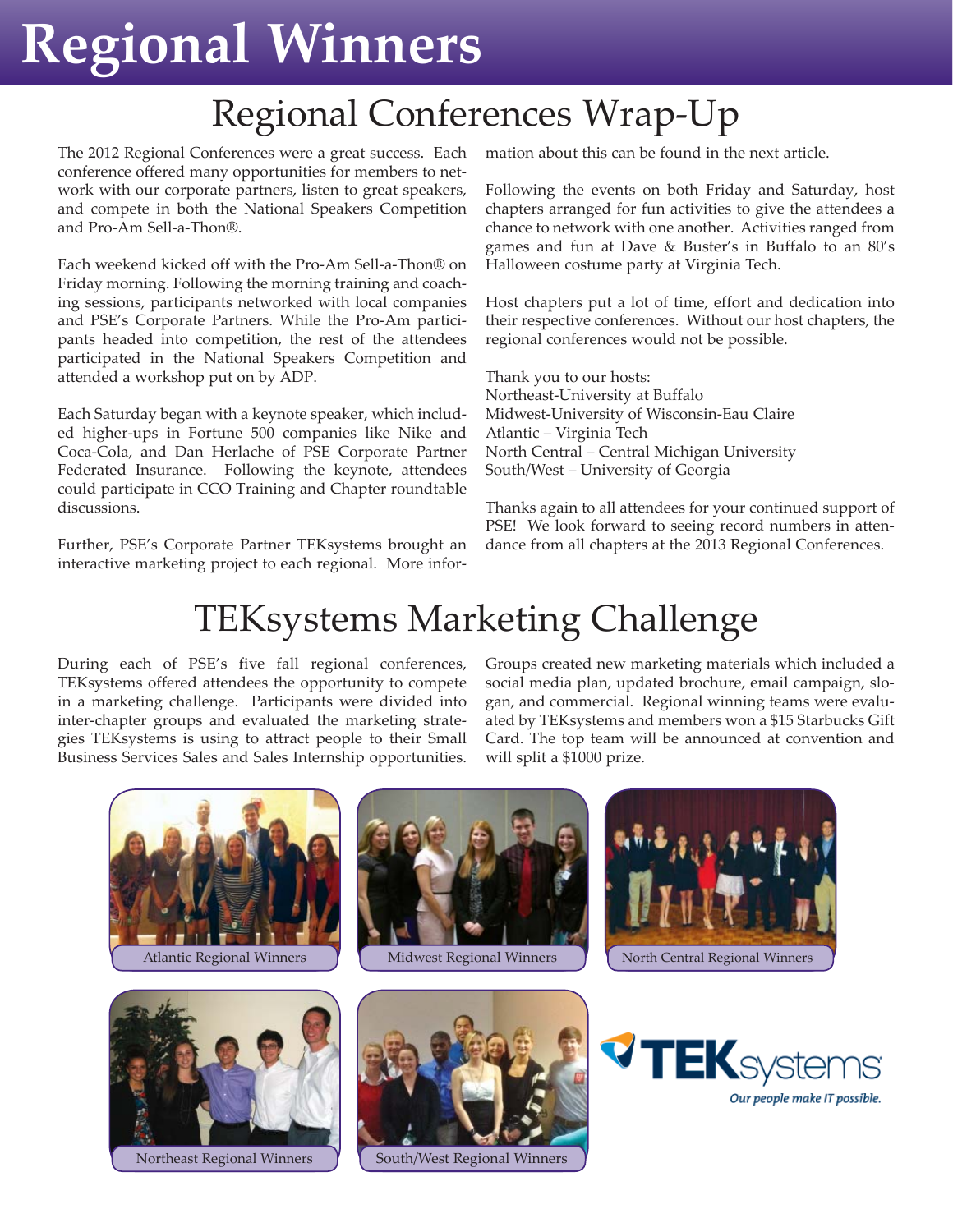## **Regional Winners**

Speakers Competition. Having the competition at the PSE Regional Conferences proved to be a unique and beneficial opportunity for more students to participate in the PSE National Educational Foundation Awards Program. A total of 45 individuals competed for the award in their respective region. Each regional winner was given a free PSE National Convention registration packet (\$275 value) as well as a trophy. The winners will be invited to partici-

## 2012 Speakers Competition

**Presented by:**



Sponsored since 2003 by Enterprise Rent-A-Car, the PSE National Speakers Competition showcases the top speaking talent in the organization. It is an opportunity for PSE members to use and develop their speaking skills. The competition recognizes members who have mastered their skills in the areas of self presentation and verbal communication by making a public speaking presentation in a competitive setting. Winners are recognized at each of PSE's Fall Regional Conferences by professional and peer judges.

Congratulations to all who competed in this year's National pate as emcees at a major event at the 2013 PSE National Convention.



Atlantic Region Cameron Coates (left) University of NC-Wilmington



Midwest Region Charles Prasifka (left) University of Missouri



Northeast Region Amber Loihle (right) The College of New Jersey



North Central Region Philip Musson (left) University of Northern Iowa



South/West Region-Tie Keon Farahdel (left) Laquita Johnson (center)

*"The National Speakers Competition was a fantastic experience. On top of giving me the opportunity to practice speaking in front of an audience, it allowed me to compare myself to top-caliber speakers from other schools and find areas that I need to keep improving."* **Philip Musson - University of Northern Iowa**

*"I really enjoyed the comradery of all the different chapters coming together and competing. Every person I met was extremely dedicated to PSE and inspired me in different ways. Competing in the speakers competition was more fun then I could have hoped. I heard a lot of good things and was sure it was a close race. I love PSE and am more and more happy about my decision to join."* **Cameron Coates - University of North Carolina-Wilmington**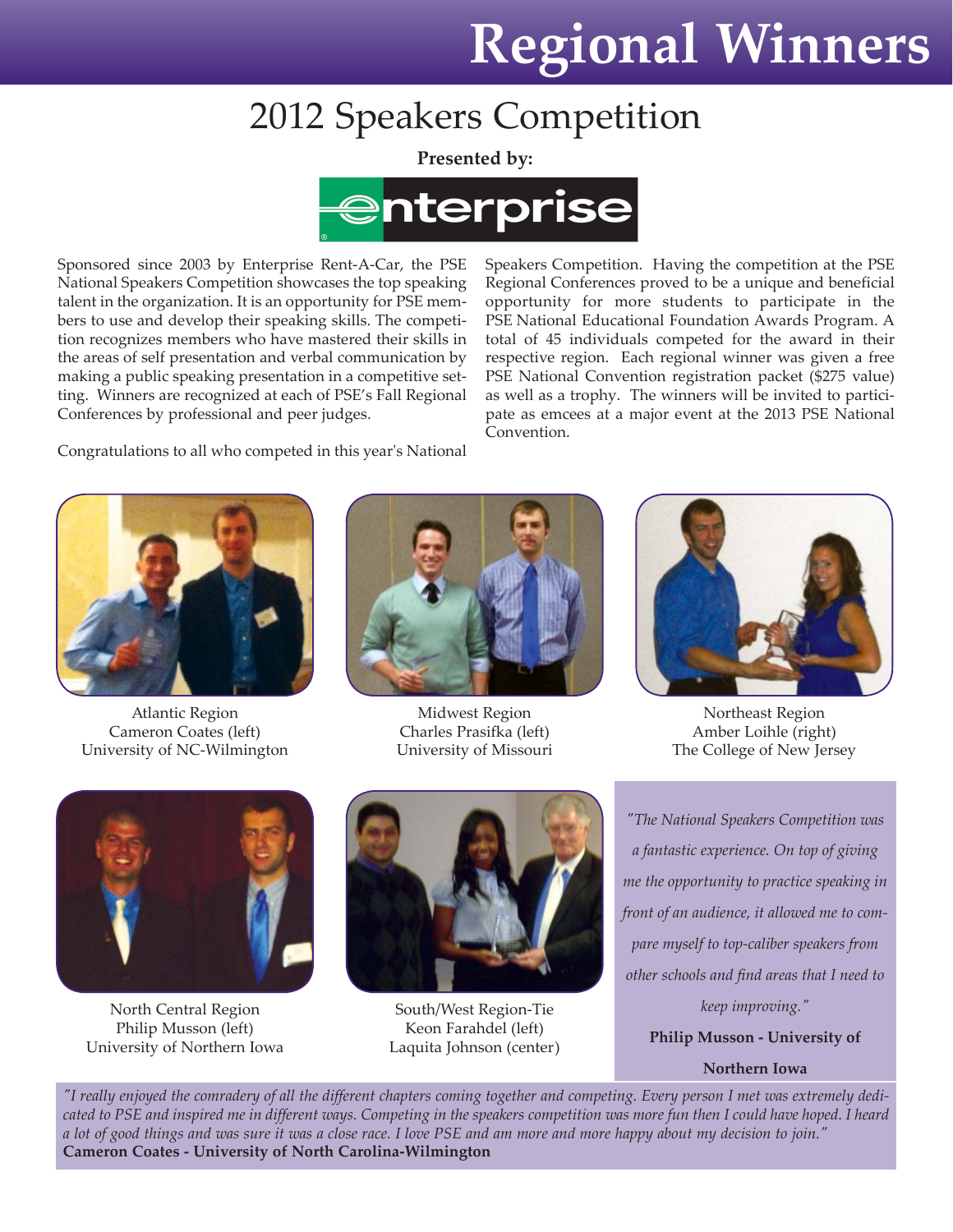# **Regional Winners**

### Pro-Am Sell-a-Thon**®** Winners at the 2012 Regional Conferences

Congratulations to the following winners.



Atlantic Region First Place Casey Monaghan (center) Virginia Tech



Atlantic Region Second Place Courtney Perrone (right) Univ. of NC-Wilmington



Midwest Region First Place Kellen Busey (left) University of WI-Eau Claire



Midwest Region Second Place Ryan Gilmore (left) University of WI-Eau Claire



Northeast Region First Place Gregory Richards (left) University of Connecticut



Northeast Region Second Place Dan Cottrell (right) The College of New Jersey



North Central Region First Place Mark Gustin (left) Central Michigan University



North Central Region Second Place Joseph Minor (right) University of Northern Iowa



South/West Region First Place Alicia Behringer (left) University of LA-Lafayette



South/West Region Second Place Kayla Jones (left) Univ. of AL at Birmingham

All the Pro-Am Sell-a-Thon trophies were presented by PSE Faculty Advisors, with the exception of Northeast Region First Place which was presented by a PSE Corporate Partner. Beginning with the top left picture, the following is a list of presenters. Donna Wertalik-Virginia Tech (right); Dr. Gary Schirr-Radford University; Dr. Robert Erffmeyer-Univ. of WI-EauClaire; Dr. Rand Wergin-Univ. of South Dakota; Brian Andersen, Federated Insurance; Dr. Al Pelham, The College of New Jersey; Ken Cherry, Central Michigan University; Dr. Matthew Bunker, University of Northern Iowa; Dr. Kevin Ellis, University of Georgia.

**First and second place winners received a trophy, a convention package (\$275 value) and a spot at the national competition. Additionally, the first place winners received an airline ticket to the convention. The PSE Pro-Am Sell-a-Thon® competition at the PSE National Convention is limited to 80 students on a first come, first serve basis. To participate in the Pro-Am Sell-a-Thon®, you must indicate your desire to compete on your convention registration.**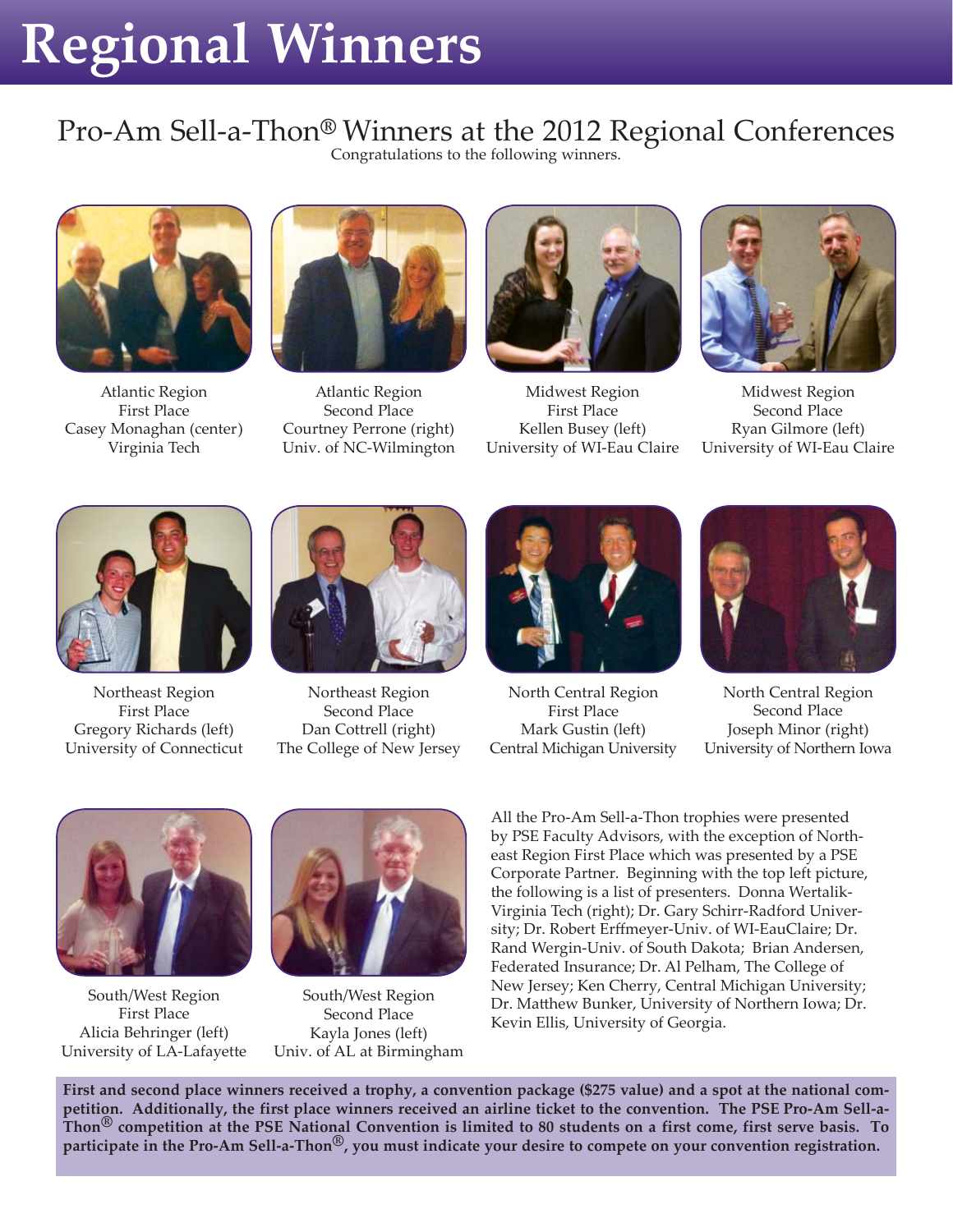## **Advice**

#### **Thank you to the PSE Pro-Am Sell-a-Thon® Partners**





#### **Preparing for the PSE Pro-Am Sell-a-Thon® at the 2013 PSE National Convention**

With National Convention only two months away, be sure that you take time to prepare for your participation in the Pro-Am Sell-a-Thon<sup>®</sup> National Sales Competition!

- **Visit the Pro-Am Sell-a-Thon® section of the PSE website. To participate in the Pro-Am Sell-a-Thon®, you must indicate your desire to compete on your convention registration.** With only 80 spots at Convention, you must register by **March 10, 2013**. It is first come, first serve, so register early to hold your spot.
- **Do your preparatory work on time.** Before convention, participants who want to score well (and win great prizes from our Pro-Am Partners), need to complete eLearning modules from Miller Heiman, set a telephone appointment and respond to a RFP. Information about these requirements is available now on the Pro-Am training section of the website. Don't miss out!
- **You can still win the Pro-Am year-long competition without being a 2012 regional participant.** Due to December graduation and other extenuating circumstances, not all regional winners will be competing at Nationals. Plus, some winners did not fulfill requirements to get points for reviewing the modules or making the phone call. Thus, there is still opportunity to get the points you need to win; but, you have to compete to win.
- **Winner of the Day.** The BEST sales call for the day will win a Tom James Company suit. Som Lames

## Embracing Feedback and Building Personal Strategies to Achieve Your Goals

by Anthony Christie, Chief Marketing Officer, Level 3 Communications



As a student working hard toward a university degree, you probably feel like you get a lot of advice and feedback: "Take this business course…", "Be sure to do an internship each year…", "Study abroad…."

All feedback is interesting and given with the best intention of building the right skills and experience for your professional career. What you do with that feedback and how it fits into

your personal development roadmap is for you to determine as you map it to your personal goals and expectations.

In my marketing leadership role at Level 3, I have the opportunity to meet with and listen to the feedback of our many customers. Not just the largest customers – but any who have a voice around the use of our solutions in the way they operate their business. I also listen to our sales people, partners and suppliers as additional eyes and ears to the ground of customer satisfaction. If we do not listen to each other and learn from our combined experience, we could not be as strong in delivering the quality services we bring to market.

Getting feedback from various good sources sometimes leads to conflicting information, biased information, and information missing all of the details. It is my job as chief marketing officer, along with my team, to evaluate this feedback, bounce it against our corporate strategy, corporate values, marketing strategy and business goals to determine the best course of action. Many times, it leads to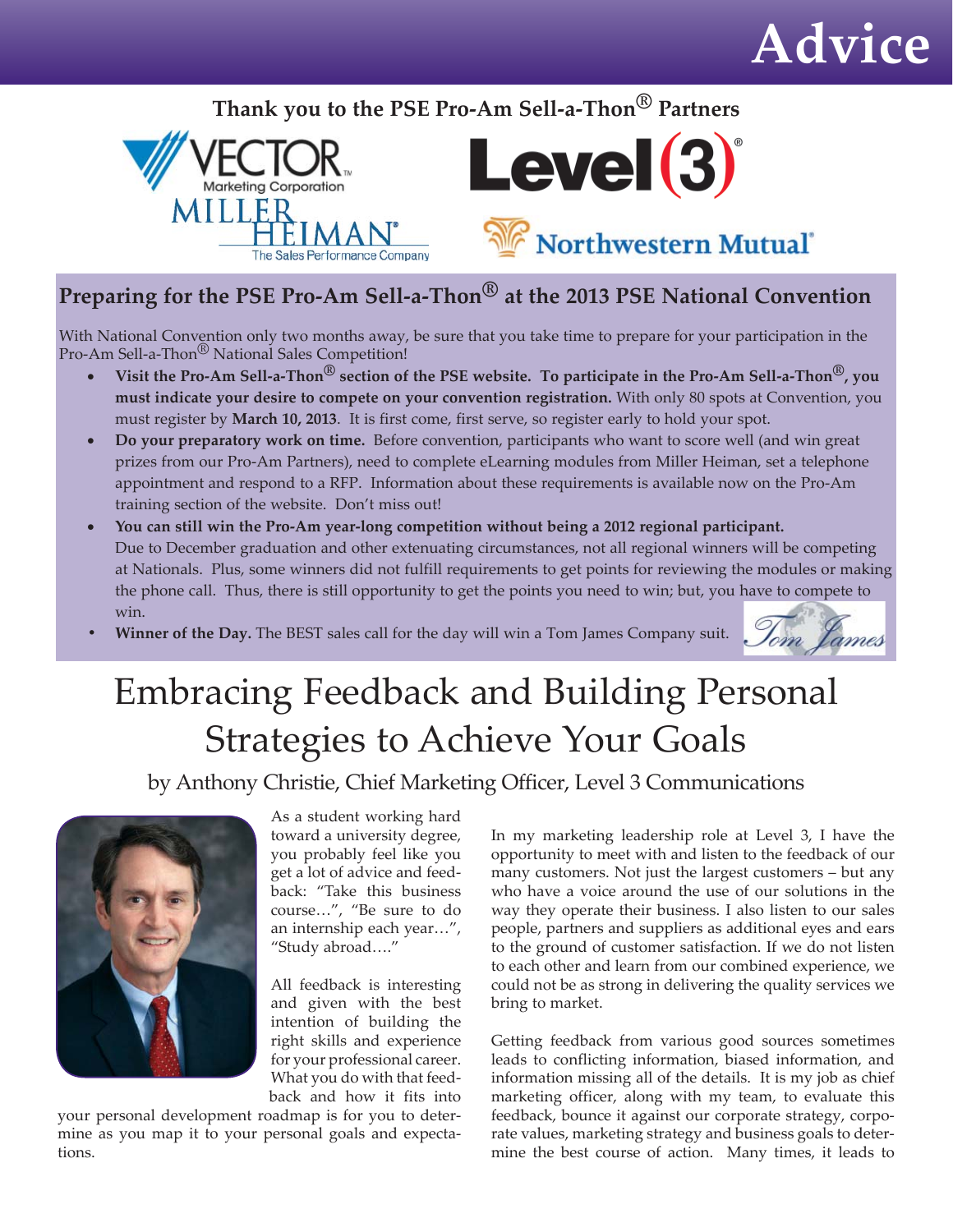# **PSE Partner Spotlight**

improvement of customer satisfaction and building solutions that are more comprehensive.

#### **Explore Strategies that Will Work for You**

How can you begin to build your personal strategies? First, take in all the feedback you can get. Without diverse perspectives and experience, you may feel as though you are starting from scratch and flying solo. Second, embrace both the social networking and the traditional business methods of receiving feedback. Social media offers dynamic transparent feedback enabling relationships with influencers that in the past would not have been

reached. I am energized by the part my team plays in our company's social media strategy and the daily conversations we have with the diverse set of followers. Use as many methods as possible to reach out for personal conversation. Network with your peers, meet with your faculty advisor and professors and most importantly – ask questions. All of these points of feedback will challenge your own thinking and prepare you for the professional scenarios you are about to take on.

I'll share a few strategies I've held close throughout my career – in no particular order. You'll find that certain techniques will

rise to the top depending on whether you need to accelerate through organizational change, position your skills for a new role, or simply to get through a grueling project in an unchartered topic area. Your ability to individualize your performance – and act on feedback – will set you apart from other candidates and colleagues in the future.

**Tip #1: Set goals to reach new ground and celebrate success.** Whether educational goals that enable later professional goals or physical and talent-based goals to raise your confidence in skills, make sure they are SMART: specific, measurable, actionable, realistic and time-bound. And always celebrate your achievements.

**Tip #2: Find experienced mentors who will give you the direction and tools to achieve your goals.** Immerse yourself in mentoring and interview scenarios. Clearly articulate your goals and come prepared with an agenda and set of questions. An effective Mentor will use your goals as a basis to identify how to help you grow.

**Tip #3: Set priorities.** The professional world can be allconsuming and there are times in your career that will require a significant investment of time. Keep perspective and choose the investments that are important to feed and nurture for balance in your life.

This is a lot of 'feedback'. Take it in, filter the ideas, and build your personal strategy to prepare for your career ahead. To continue to get feedback from the perspective of Level 3 Communications and to learn more about how we engage and communicate with customers, I invite you to join our Beyond Bandwidth Blog. Also, follow Level 3 on Facebook and LinkedIn.

These are just a few ways Level 3 is reaching out with information – and asking for feedback. Without it, we would not

> be as prepared and confident to make the decisions that will move our business forward.

#### **About Anthony Christie, Chief Marketing Officer, Level 3 Communications**

As chief marketing officer for Level 3 Communications, Mr. Christie is responsible for worldwide marketing and product management. He oversees the direction of segment and go-to-market strategy, product strategy, strategic pricing, product management, corporate marketing, competitive intelligence and coordination of the regional marketing organizations. Mr. Christie holds a Bachelor of Science degree in marketing with a concentration in computer science from Drexel University and a master's degree from the University of New Haven. He was an AT&T Sloan Fellow and holds a master's degree in man-

agement from M.I.T.

For more on Mr. Christie's professional and leadership experience, go to http://www.level3.com/en/about-us/company-information/management-team/anthony-christie/.

Level 3 is 'social' – here is how to connect with us:

- Level 3 Careers http://www.level3.com/careers • http://www.youtube.com/user/ YouTube -
- Level3Communications • http://www.facebook.com/level3 Facebook -
- Level 3 Blog http://blog.level3.com/
- Level 3 RSS Feeds http://www.level3.com/en/connect/
- rss-feeds/
- Twitter http://twitter.com/#!/Level3
- LinkedIn http://www.linkedin.com/company/level-3-



**Trusted by leaders across industries, Level 3 serves the enterprise, content, government and wholesale markets, including:**

- **9 of the top 10 fortune 500 companies**
- **Some of the biggest social networking sites**
- **More than 200 federal agencies and divisions**
- **5 of the big 6 U.S. movie studios**
- **9 of the top 10 U.S banks**
- **18 of the world's top 20 telecom carriers**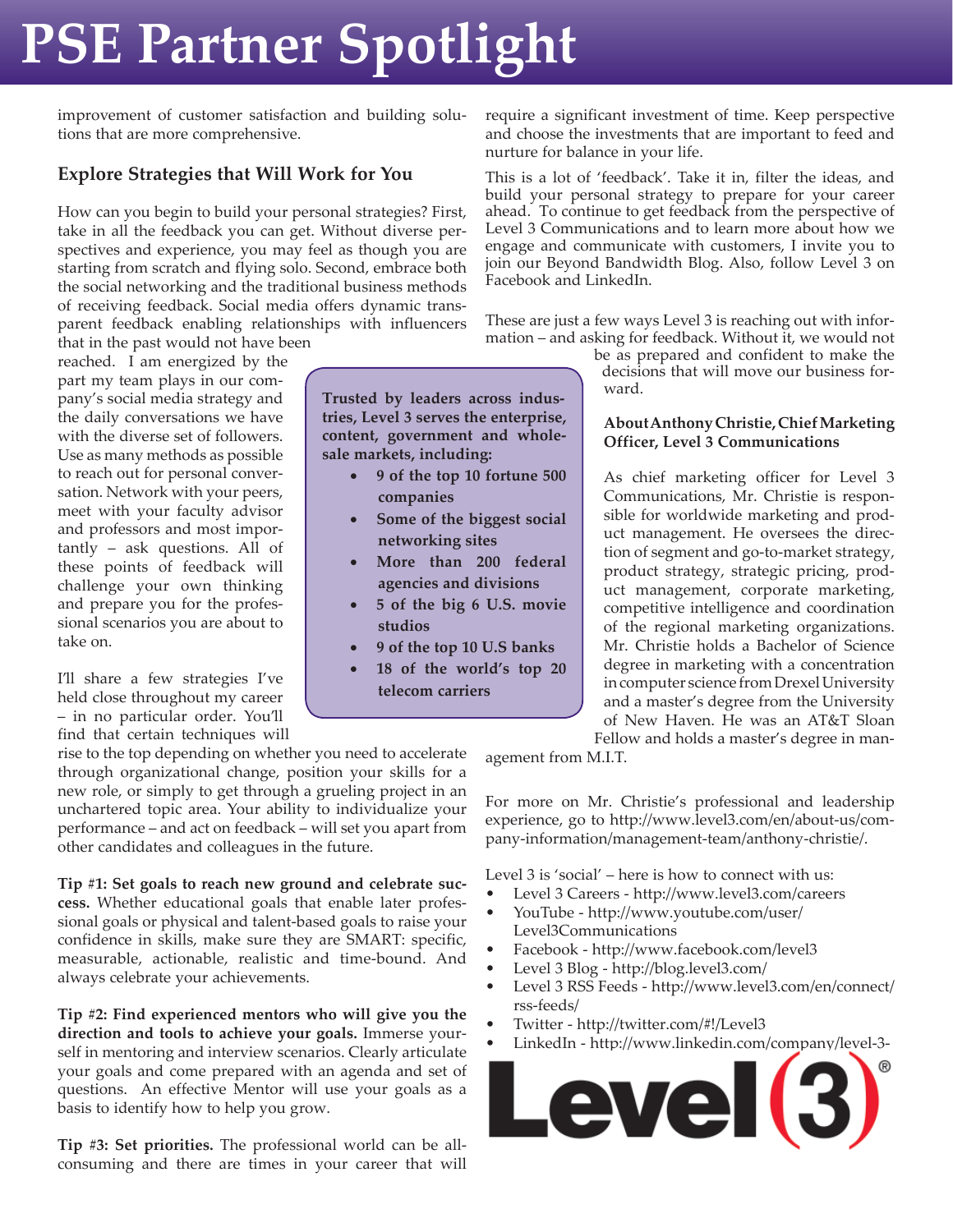## **PSE NEF**

## PSE National Educational Foundation to Award Nearly \$45,000 in the 2013 Scholarship Program

Many students think that scholarships are for younger students and that once you hit a certain point in college you are no longer eligible. In reality, over \$8 billion worth of scholarships go unclaimed every year. It's not that students don't qualify for them, it's that many students don't even apply for them. Don't miss out on a great opportunity!

February 1, 2013 at 5:00 p.m. CST is the deadline to apply for one of the individual scholarships that will be awarded by the PSE National Educational Foundation (PSE NEF) at the national convention in April.

Each year, the PSE NEF is proud to grant tuition scholarships to deserving PSE members. Since its inception, the program has awarded over \$650,000 in scholarships and grants. All members in good standing with at least one semester/two quarters left in either an undergraduate or graduate program (or graduating seniors with outstanding student loans) are eligible to apply. The joint application form is available at www.pse.org. Mouse over "Foundation," then click on "Scholarship Program." A link to the application is available on the National Scholarship Program page.

Thank you to our corporate partners who are providing scholarships again this year!

## 2013 PSE National Awards Program

Time sure does fly! It feels like we just wrapped up the National Convention in Indianapolis…now we are starting to gear up for the 2013 PSE National Educational Foundation Awards Program. The PSE NEF Awards Program Co-Chairs, Jon Salvani and Doug Brod, are busy preparing for this year's program and competitions, and are sure your chapters have been even busier planning to compete in San Diego.

The *2013 Call For Entries* is available at www.pse.org. Please be sure to review the *Call For Entries*, as several changes and updates have been made to some of the competition requirements, including aligning the criteria with the Chapter Operations Guide (COG). It is very important that individuals and chapters verify that all written entries and on-site presentations follow the criteria as listed for each award. Also very important is this first deadline date to remember…**Chapters are asked to submit their "***Intent to Compete"* **via email to awards@pse.org by January 20, 2013, by midnight Central Standard Time.** This email should contain chapter name, chapter contact (email and phone), and a list of ALL entries the chapter plans to com-

| <b>ADP</b><br><b>Anchor Plastics</b><br><b>CPMR</b> | <b>Mach 1 Global Services</b><br><b>Miller Heiman</b><br><b>Northwestern Mutual</b> |
|-----------------------------------------------------|-------------------------------------------------------------------------------------|
|                                                     |                                                                                     |
| <b>Enterprise Rent-A-Car</b>                        | <b>TEKsystems</b>                                                                   |
| <b>Federated Insurance</b>                          | <b>Tom James Company</b>                                                            |
| Ferguson                                            | <b>University Directories</b>                                                       |
| Geico                                               | <b>Vector Marketing</b>                                                             |
| Level 3                                             | <b>WW Grainger</b>                                                                  |
|                                                     |                                                                                     |

#### **PSE Future Leader Team**

To recognize outstanding PSE freshmen and sophomores, each chapter should nominate one member showing great leadership potential for the 2013 PSE Future Leader Team. The top fifteen nominees will be awarded this year's PSE Future Leader scholarships. The team award includes: a complimentary registration packet to the 2013 National Convention, a \$100 travel voucher, and invitations to a special networking reception. The joint application form is available at www.pse.org. Mouse over "Foundation," then click on "Scholarship Program." A link to the application is available on the Future Leaders Team page. Application deadline: February 1, 2013 at 5:00 p.m. CST.

pete in. Please find the full list to eligible awards in the *Call For Entries* document.

As always, the Awards Program committee wishes all chapters the best of luck and looks forward to working with them this year. If you have any questions or concerns, please email Jon and Doug at awards@pse.org.

"We would also like to announce that due to an exciting new career opportunity for Lindsey Landry, Jon Salvani and Doug Brod will now be leading the National Awards Program this year. We want to take this moment to thank Lindsey for her commitment as an Awards Program Co-Chair over the last five years. Her commitment and passion for the National Awards Program was instrumental in its advances over the years. Thank you, Lindsey, for your service and leadership to the PSE NEF National Awards Program!"

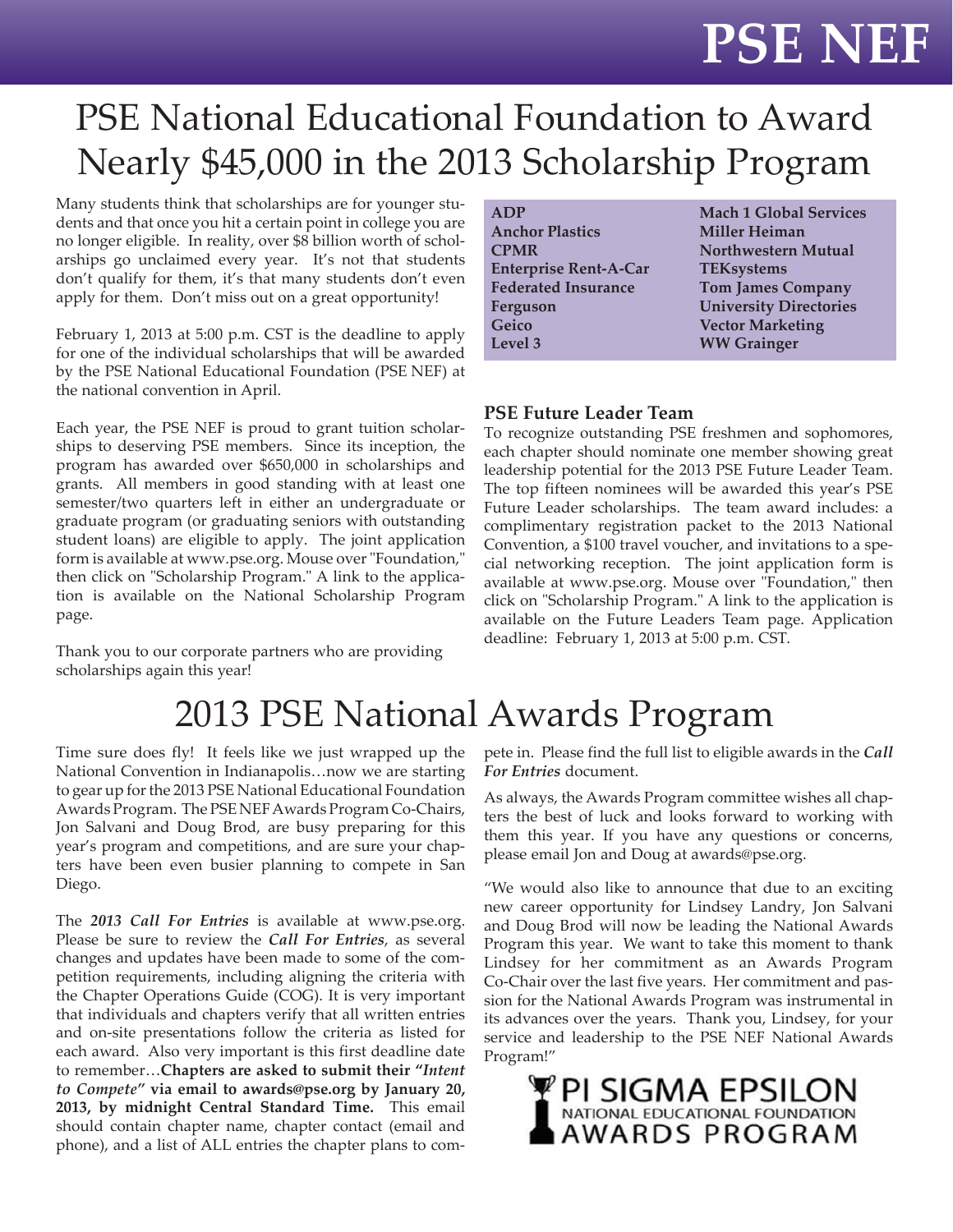### **Sponsored by the PSE National Educational Foundation**

#### **PI SIGMA EPSILON**





#### **Town & Country Resort San Diego, CA**

Located in the heart of San Diego, America's Finest City, the Town and Country Resort Hotel encompasses the "Best of All Worlds." Just a trolley ride from the vibrant nightlife of Downtown San Diego, 5 minute walk to the Fashion Valley Mall, and the thrill of San Diego's beaches and attractions, sits a resort renowned for its legendary service and country feel. Staying at the Town & Country Resort offers FREE wireless internet, comfortable beds, and 3 swimming pools. Make time to get pampered at the Bella Tosca Day Spa And Salon. The health club rate is \$5/day!

#### **Tuesday,April 2, 2013 Top Chapter Competition Practice**

**Host Chapter Meeting**

**First Timers' Meeting**



*"I have attended the National Convention 3 times. The location changes gave me the opportunity to travel and experience other cities. The best part about attending the National Convention is that I get a renewed sense of the competition, professionalism, and truly what PSE is all about. It is a great learning experience, I recommend members of any grade or status within a chapter, to attend this event."*

**Garrett Moore, University of Northern Iowa**

**For reservations go to https://resweb.passkey.com/Resweb. do?mode=welcome\_ei\_new&eventID=9651651 or call 619- 291-7131.**

Reserve your room today with a credit card. The credit card will not be charged until you actually stay. Hotel reservations **must** be made by **March 3, 2013** to receive the PSE rate of \$149. We also cannot guarantee you will get a room if you do not make your reservation by March 3rd.

#### **Wednesday, April 3, 2013 National Awards Program Competition** - All Day

**Chapter Roundtables**

Panel discussions led by collegiate members

#### **Corporate Partner Workshops**

**CCO Training** - General Session

#### **NCSM Welcome Reception**

NCSM and Corporate Partners



*"The National Convention is a truly great opportunity to network with recruiters, develop professionally, and share camaraderie will fellow members of Pi Sigma Epsilon. It was an experience I will never forget!"* **Justin Prasifka**, Univer**sity of Missouri**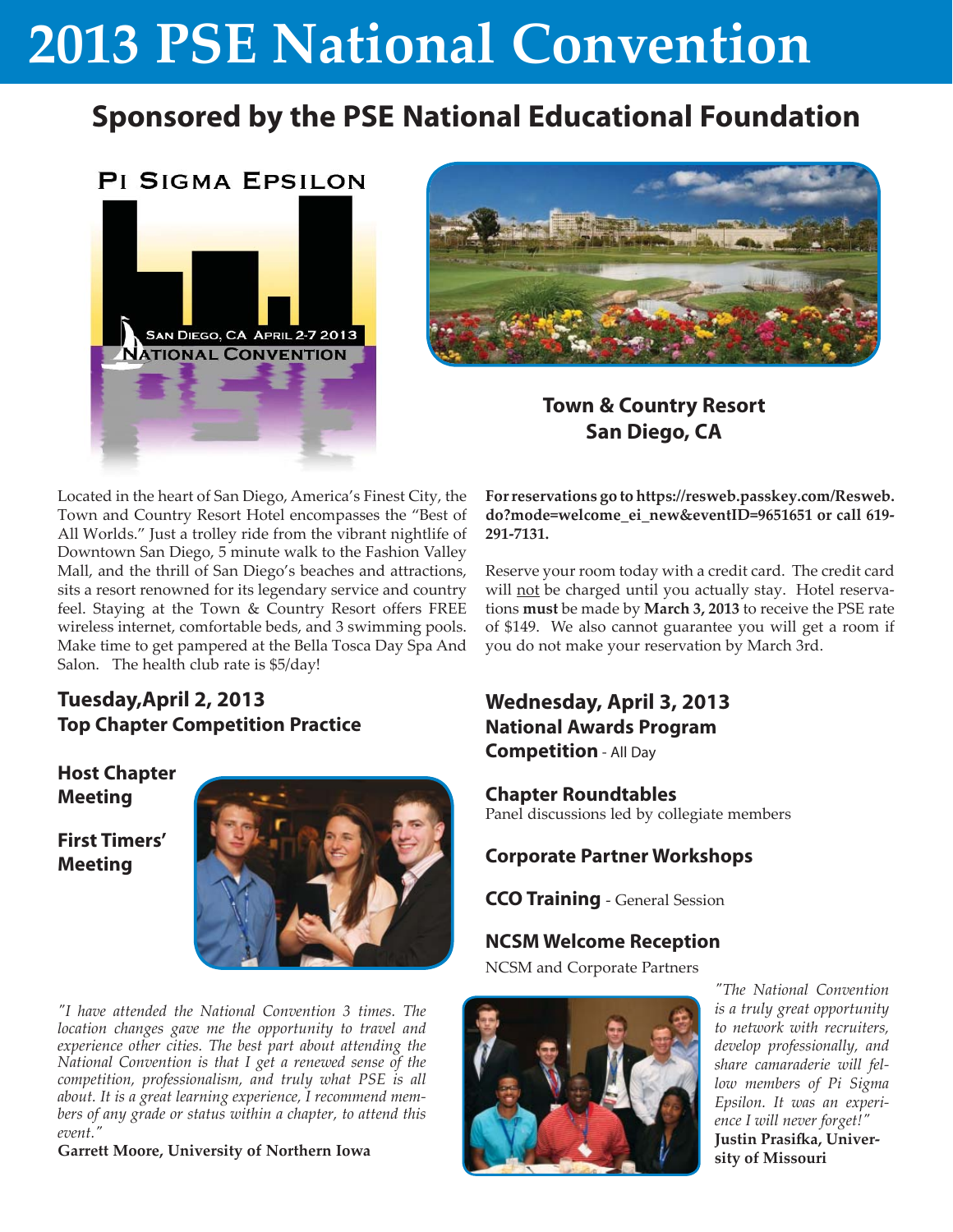#### **Thursday, April 4, 2013**

**National Awards Program Competition** Until Noon

**National Scholarship Interviews** All Day

#### **Annual Meeting**

#### **Keynote Speaker**

**Michael Van Grinsven**, Director of Field Recruitment, Northwestern Mutual *"Serious! Fun!"* Anyone can feel the joy that little kids have when they are playing a game...*Fun! Fun!*



It is just as easy to see the same kids want to get better at the same game as they get older...*Serious! Fun!*

And it is sad to see talented, older kids suffer game burnout and team disillusion...*Serious! Serious!*

Find out how to keep your life in the middle of the sweet spot with joy and mastery...*Serious! Fun!*

#### **PSE Marketplace Career Fair and Lunch**

3M ADP AFLAC Anchor Plastics Apex Systems Campus Shift Ecolab Enterprise Rent-A-Car Federated Insurance Ferguson **GEICO** Gradspring Level 3 Liberty Mutual Mach 1 Global Services

Miller Heiman Northwestern Mutual Select Group Send Out Cards Sherwin Williams Southwestern Company TEKsystems Tom James Company University Directories Vector Marketing Victaulic WW Grainger **WESCO ...and more coming**

#### **Mu Kappa Tau Meeting**

#### **Concurrent Workshops for Students**

#### **CCO Breakouts**

**Alumni Advisor Meeting**

#### **Thursday Student Dinner**

Charlie's Sports Bar - Food and "Happy Hour"

#### **VIP Reception**

Corporate Partners and NCSM at Fiesta de Reyes (Transportation Provided)

### **Friday, April 5, 2013**

**National Scholarship Interviews** - All Day

#### **PSE Pro-Am Sell-a-Thon Competition®**

Sponsored by Vector Marketing, Level 3, Miller Heiman, Northwestern Mutual and the PSE National Educational Foundation.



#### **Corporate Partner Panel Discussion**

Your opportunity to ask corporate recruiters questions and listen to great advice about your career.





**Tamara Welch Enterprise Rent-A-Car ADP**



**enterprise** 



**Northwestern Mutual** 

**Helen Brown Vector Marketing**



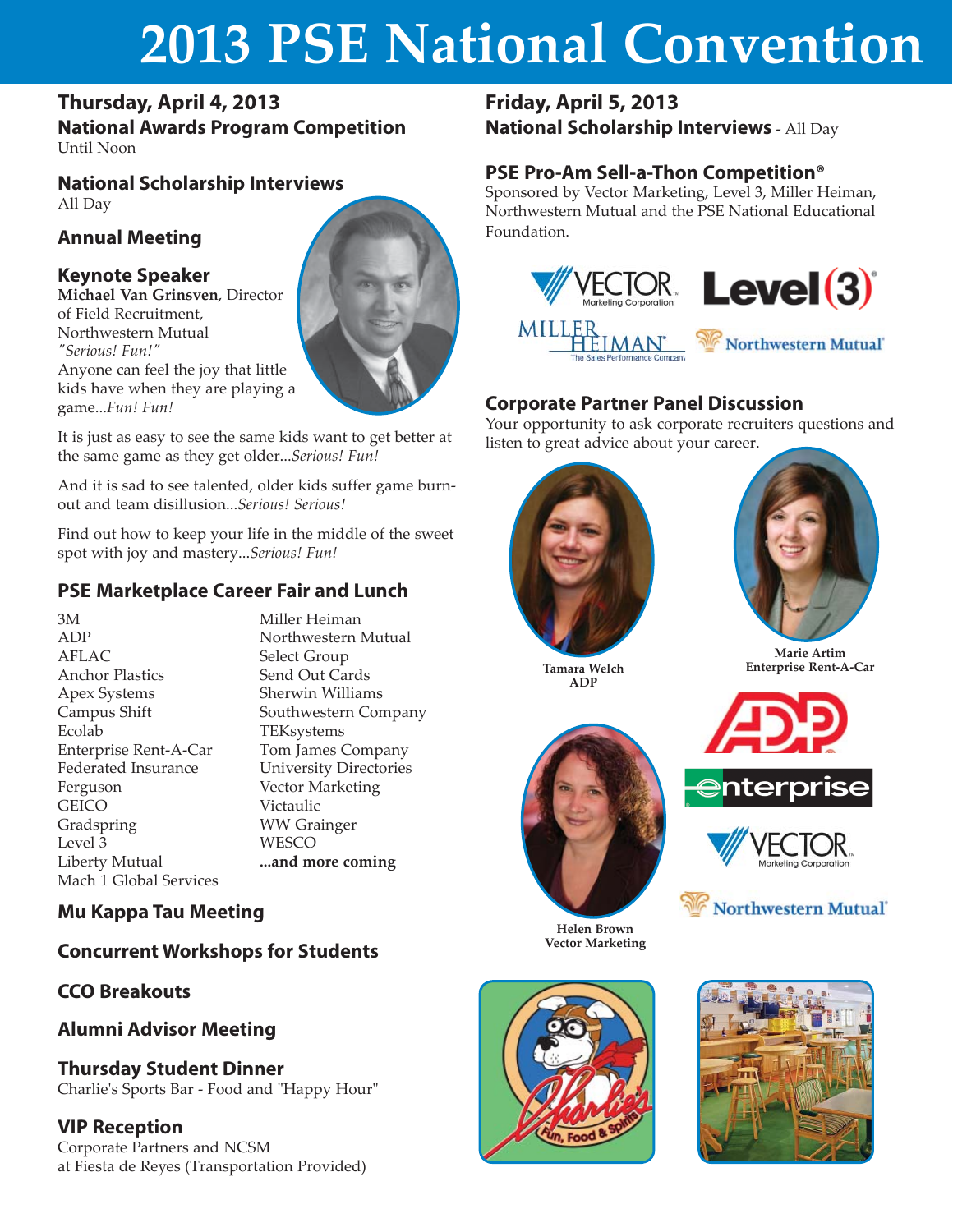#### **More Friday, April 5, 2013 Lunch and Keynote Speaker**

**Catherine Monson**, Chief Executive Officer, FASTSIGNS

*"What it takes to become a leader!"* Catherine Monson, who was recently featured on the CBS' hit show Undercover Boss, will share what she has learned during her career about success and achievement. She will share the 5 common characteristics of highly successful people and how to develop those characteristics within yourself, leading to



increased satisfaction in your career and personal life. In addition, she will share a proven process for setting and achieving goals, whether business or personal.

#### **President's Feedback Session**

**PSE NEF Marketing Challenge** - \$500 in prizes

#### **Pro-Am Sell-a-Thon® Reception**

#### **Dinner, Keynote Speaker and Scholarships Awarded**

*"Running the Gauntlet"* **Jeffrey Hayzlett**, Bestselling Author, Global Business Celebrity & Sometime Cowboy

A rough-and-tumble guide for running and driving change through the business gauntlet. Hayzlett addresses what every business leader

must face: Getting Ready, Getting Going, and Creating and Sustaining Momentum. Hayzlett shows business leaders and owners how to develop the necessary mental, emotional, and physical toughness they must have for smart, strategic, and lasting change. Hayzlett forces lead-

ers to really get up in their own businesses – to take them over from the inside and drive change – gaining customers and profits in the process. Audience members will be able to efficiently assess what kind of change their business and chapters needs and then summon the vision, courage, and passion to enact it.

**Over \$45,000 in Scholarships will be awarded!**

#### **Saturday, April 6, 2013 FREE DAY!**

Mission Beach is only a 10 minute cab ride away. Five miles of beach, stores, restaurants, etc.



**PSE National Council and PSE NEF Board Meetings**

#### **Crossover Ceremony**

For graduating seniors and alumni

#### **Banquet and Awards Presentation Beach Theme!**

An exciting week of fun and exploration culminates in a night of great food, celebration and fun. Enjoy the energized atmosphere of triumph and achievement. The Saturday night annual banquet is a formal affair. Wear that special dress or dashing suit and look your best!



*"The 2012 PSE National Convention was truly an amazing week! I loved getting the opportunity to attend speakers and workshops, network with other chapters, showcase my chapter's achievements in the past year, and bond with fellow PSE members. I can't wait for next year!"* 

#### **Brittany Young, Gamma Gamma**



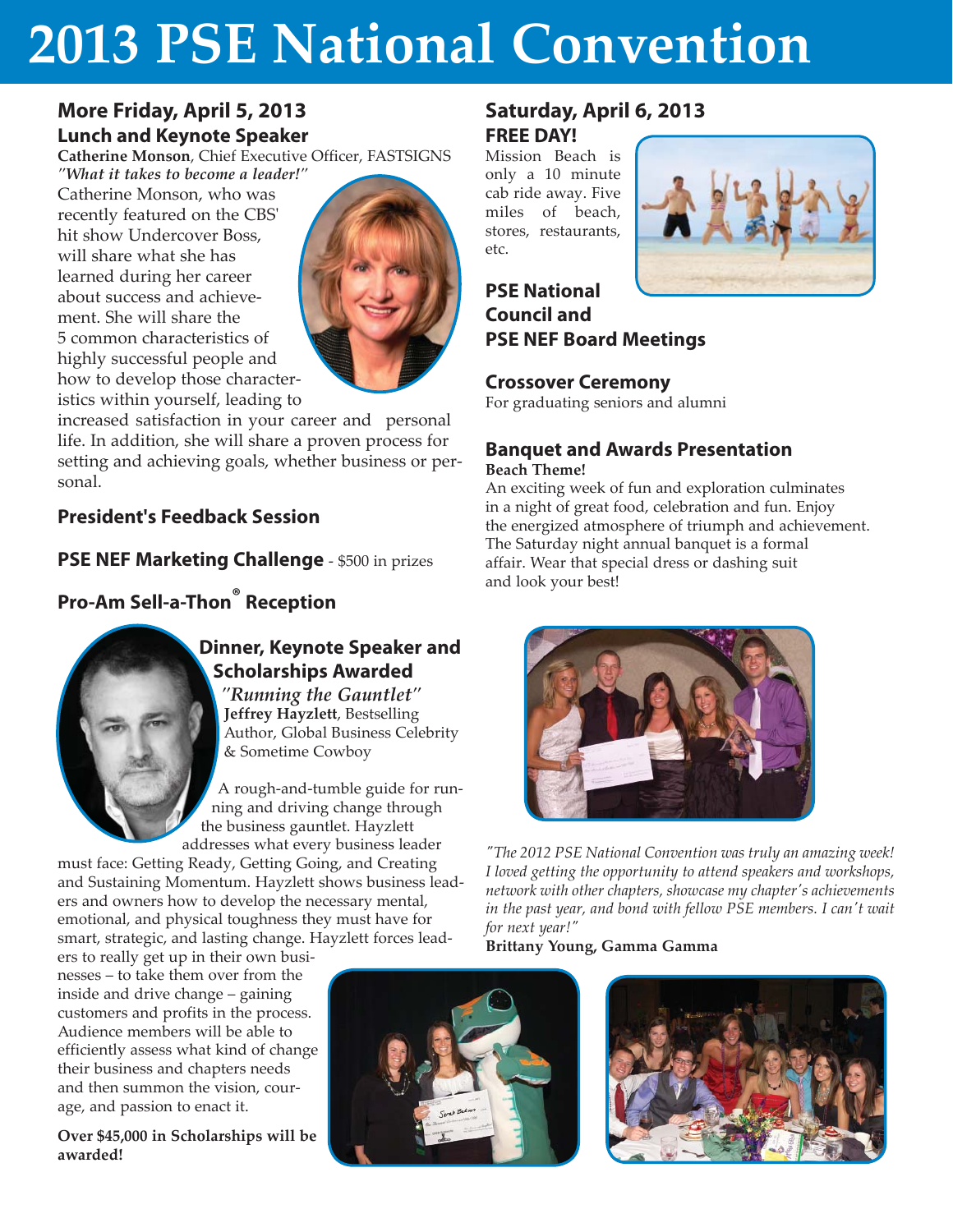## Thank You to Our Corporate Partners



## GEICO Marketing Contest



The GEICO Marketing Contest was created to promote GEICO's partnership marketing program through PSE member/student participation and creativity, and to provide PSE members with a valuable learning experience about marketing.

During the contest period, entrants will create a marketing plan to promote GEICO's marketing partnerships and bring awareness to how the partnerships benefit both the members and the organization as a whole. The marketing campaign will need to be well thought out and able to be implemented on a college/university campus. The marketing campaign can be directly related to obtaining quotes, or can be designed to bring about brand and product awareness.

The purpose of this contest is to introduce and/or publicize GEICO to the students in Pi Sigma Epsilon, and their college/university community. The winning team will receive \$2000.

#### **GEICO Quote = PSE Operating Funds**

By going online to www.geico.com/greek/pisigmaepsilon you can obtain a free, no-obligation rate quote. GEICO can help you with your insurance needs and help you obtain competitive rates on homeowner's, renter's, condo, motorcycle, boat, PWC, ATV, and RV insurance. Not only will you be obtaining a quote that could help you save on your auto insurance, but you will be helping give back to PSE. For every completed quote that is obtained from a Pi Sigma Epsilon member, GEICO makes a contribution to the fraternity.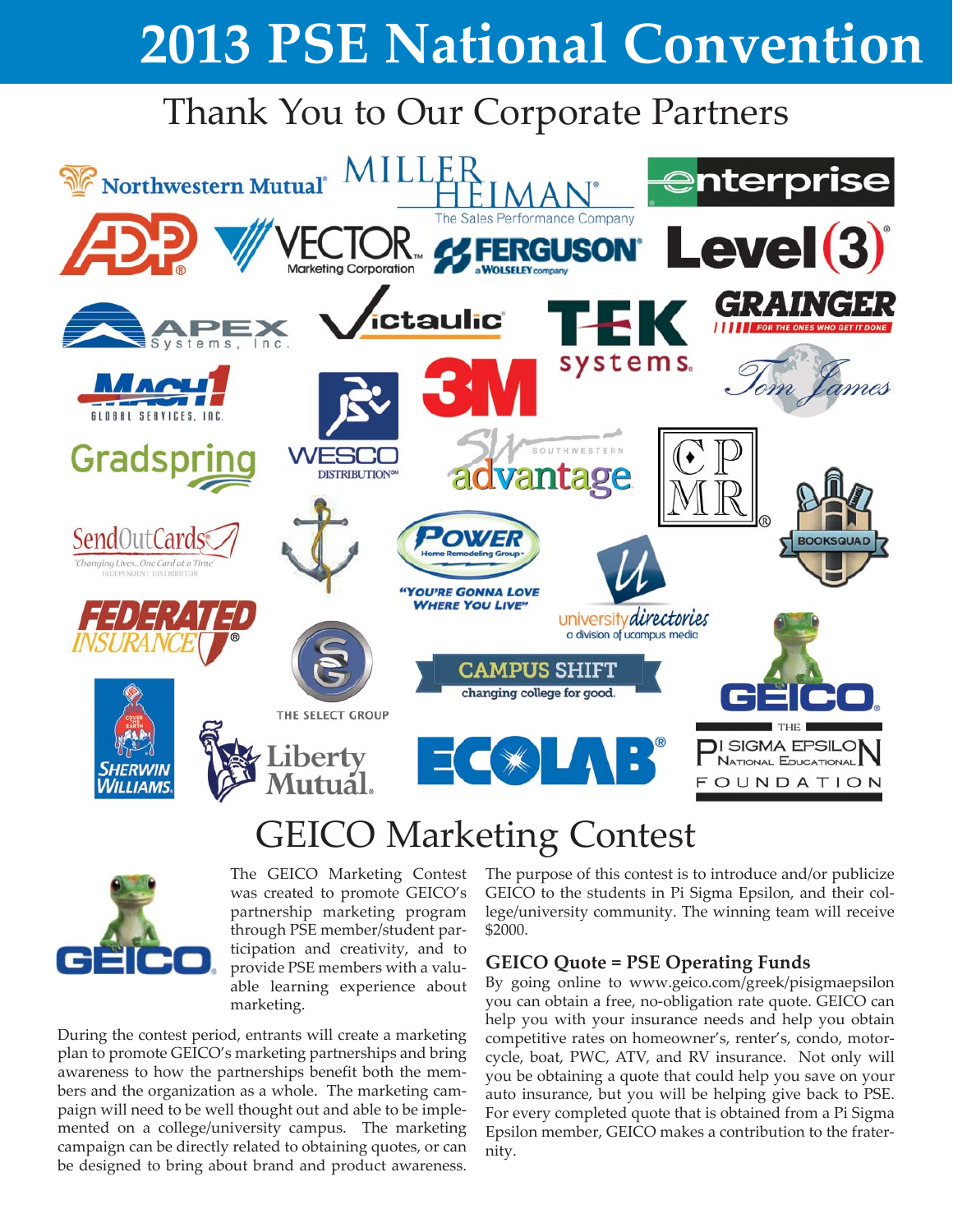## **Welcome**

### Welcome to Our Newest Corporate Partners



App allows Pi Sigma Epsilon to automatically

receive donations when you shop at more than 2,000 participating merchants — at no cost to you. It takes less than a minute to set up, and then it keeps on giving.

It's this easy: Go to http://pse.We-Care.com/Start and download the We-Care Reminder App. (Then forget about it.) When you visit a participating merchant, you'll see a message thanking you for supporting Pi Sigma Epsilon. Just shop as you normally do, and a donation will be made without taking a penny from your wallet. It only takes a few clicks, so please get started right away. Just visit http://pse. We-Care.com/Start.



Prove Your Business Skills to Employers!

HigherNext's Certified Business Laureate (CBL) Program features a series of business skills tests for you to use to further demonstrate your business knowledge to prospective employers. Each test is less than 30 minutes and can be taken online. When you finish a test, you'll get a letter of recommendation and detailed score report to share with employers of your choosing. You'll also be featured in our searchable talent database for recruiters. Claim your PSE discount at http://tinyurl.com/b5sewst.



The Select Group is an award-winning, full-service recruiting partner with a fresh and personal approach. We specialize in the placement of technology and engineering professionals. In 2012, Staffing Industry Analysts named The

THE SELECT GROUP

Select Group the #8 Fastest Growing Staffing Firm in the US!

Headquartered in Raleigh, NC, The Select Group was founded in 1999 by Sheldon Wolitski, an industry leader and veteran recruiter. Seeing the need for more efficient and cost-effective hiring, he decided to create one of the most unique and service-oriented recruiting companies.

Ideal candidates for our Account Management role are **selfmotivated, driven and competitive** individuals who have great interpersonal communication skills, and are **looking to be leaders within an organization**. Current locations include Charlotte, Raleigh, Washington DC, Greensboro, San Diego, Toronto and Boston, with more offices opening every year. The Select Group was awarded the "Best Places to Work in 2012" by The Triangle Business Journal! At The Select Group, YOU are in charge of your career advancement and financial success.

To apply email Jamie Ferguson, Jamie@selectgroup.com or visit our website at www.selectgroup.com.

### Welcome Back to our Renewing Corporate Partners

Beginning with this Dotted Lines issue, we will announce the latest renewing PSE Corporate Partners. The following list is the PSE Corporate Partners who have renewed their partnership within the last quarter. When you meet these partners at the PSE National Convention this year, please take a moment to thank them for their continued support.

#### **3M Corporation**

3M is a diverse, worldwide operation with a broad range of innovative, high quality products and services with a presence in more than 60 countries. Current opportunities exist in Industrial and Consumer Markets; Healthcare Markets; and Transportation, Safety and Chemical Markets. The Sales Representative will provide territory coverage and professional sales consultation to major 3M customers across the United States. Candidates must be able to travel and relocate without restrictions. For more information contact Candace Mailand at cmmailand1@3m.com.

#### **Ecolab**

Ecolab, Inc., a fortune 500 company, is the global leader in water, hygiene, and energy technologies & services. Ecolab employs more than 38,000 associates worldwide and has operations in more than 160 countries. With \$11 billion in annual sales, Ecolab is the industry leader. Around the world, businesses in the food, hospitality, healthcare, industrial and oil & gas markets choose Ecolab products and services to help keep their environments clean and safe, operate efficiently and make the world better. For more information contact Jennifer Mills, Jennifer.Mills@Ecolab. com.

#### **Enterprise Rent-A-Car**

Regardless of college major or professional experience, nearly 100% of our employees start out in our Management Training Program. This allows everyone to learn our business from the ground up and understand how they have a significant financial interest in seeing it succeed. As you progress, increasingly more opportunities will become available to you. We offer college students entering their junior and senior year paid internships. You'll benefit from our hands-on approach that teaches you highly marketable skills pertaining to every aspect of running a business. To learn more and apply on line, please go to: www.enterprise. com/careers. In addition, rental information is available exclusively for PSE members at Enterprise Rent-A-Car available at http://www.erac.com/pse/.

#### **Ferguson**

It's Ferguson's associates who make the difference. Ferguson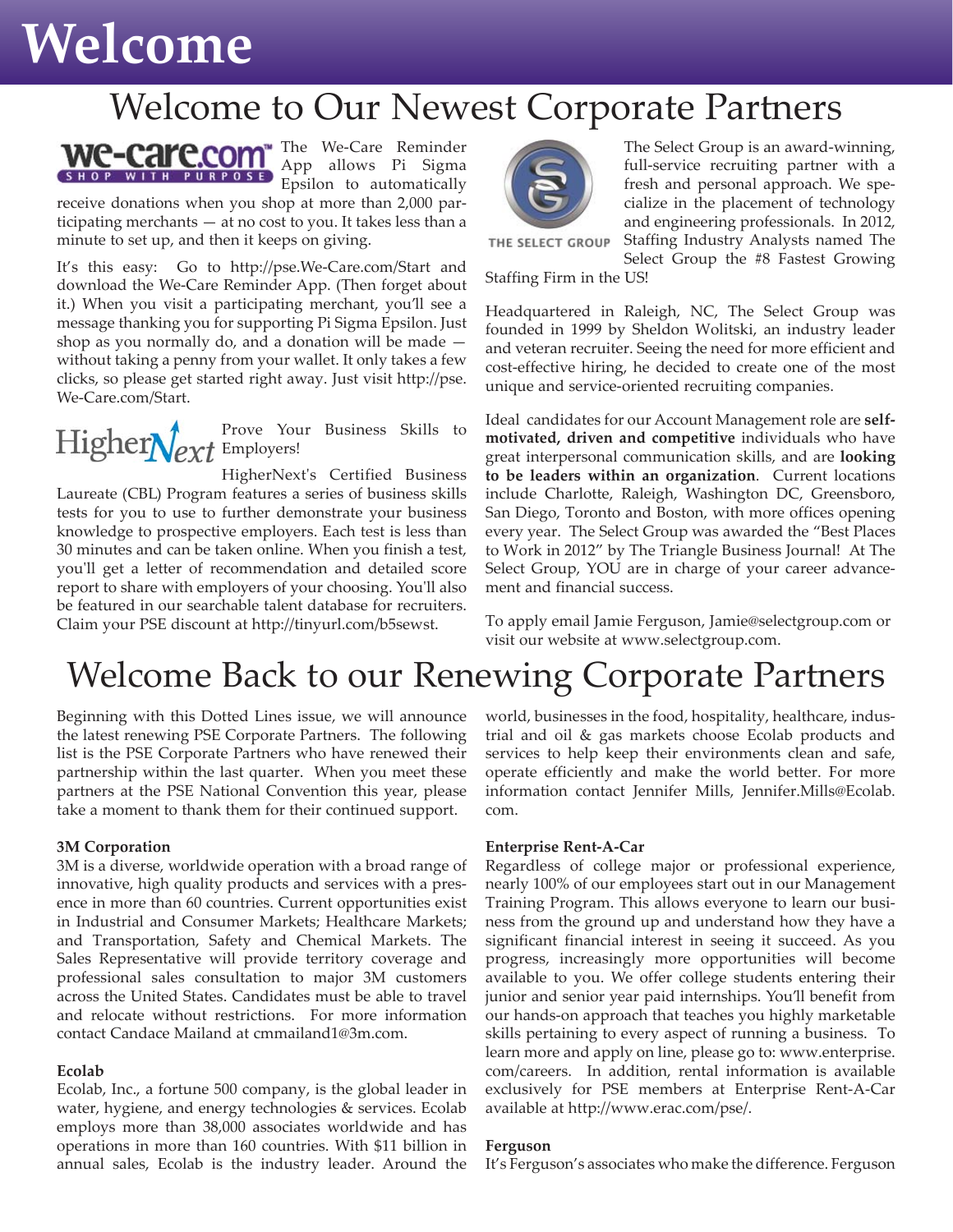## **Welcome Back**

employs approximately 17,000 associates. Through our industry-leading recruiting program, we aggressively pursue the best and brightest college and university graduates from across the country. Our branch managers also recruit candidates on the local level to ensure that our sales associates can identify the needs of our local customers. Ferguson services customers coast-to-coast, with a distribution network spanning approximately 1,350 service centers in all 50 states, the District of Columbia, Puerto Rico, the Caribbean and Mexico. For more information contact Allison Stirrup, allison.stirrup@ferguson.com.

#### **Liberty Mutual**

For nearly 100 years, our purpose has been to help people live safer, more secure lives and we look for employees with the drive, commitment and passion to help us make that happen. Boston-based Liberty Mutual Group is a diversified global insurer and the third-largest property and casualty insurer in the U.S. based on 2010 net written premium. Liberty Mutual's Personal Markets is the second fastest growing personal lines writer in the industry. Personal Markets provide full lines of coverage for private passenger automobile, homeowners, valuable possessions and personal liability through its own sales force in more than 380 offices throughout the U.S., two direct response centers, appointed Prudential agents and the internet. It also offers a wide range of traditional and variable life insurance and annuity products. Liberty Mutual's affinity program is the industry's most-sponsored voluntary auto and home insurance benefits program, with over 13,000 affinity sponsors. For more information contact Lindsay Moran, lindsay. moran@libertymutual.com.

#### **Northwestern Mutual**

Northwestern Mutual has been named a "Top 10 Internship" in America's Top Internships by the Princeton Review fifteen consecutive times since 1996 and named America's 2000 Top Sales Force co-winner (with Cisco Systems) by Sales & Marketing Management Magazine. Their worldrenowned Internship Program provides outstanding career opportunity to college students who want to "test drive" a career in sales. Financial Representative positions are also available. These Reps provide expert guidance and innovative solutions to clients to develop a customized plan that meets long-term financial goals. The position is an opportunity to build your own business while providing financial security for your clients (both businesses and families). If you're looking for a career or internship where you can make an impact, have independence and flexibility, and work in a highly-productive, fast-paced, values-driven environment, let us know! For more information contact Gail Fink at gailfink@northwesternmutual.com.

#### **Send Out Cards**

For more information go to https://www.sendoutcards. com/ or contact Cheryl Moss at cheryl@m3marketingstrategies.com.

#### **Sherwin Williams**

Our entry-level Management/Sales Training (MT) Program prepares Bachelor's-degreed individuals for a successful career. It will give you the tools to succeed, no matter what your career stage may be. The MT Program is designed to propel goal-driven individuals into other positions such as Store Manager, Sales Representative and District Management. It's the first step of what can be a very successful and fulfilling career.

Sherwin-Williams has been recognized as a Top 100 Employer for 2011 & 2012 by Diversity Employers, Sales Training Program of the Year 2007-2010 by Selling Power, and Top Entry Level (#17) and Intern Employers (#20) in 2010 among others. For more information on career opportunities, visit www.sherwin.com/mtp.

#### **University Directories**

UD offers a paid summer sales internship to college students who are self-motivated, energetic, organized, and have a desire to succeed. As a sales representative, you will sell and market multi-media advertising solutions in one of our nationwide college markets. The internship begins with intense expense-paid training at our Sales Foundations Academy on the campus of the University of North Carolina – Chapel Hill. Following training you will embark on a summer-long internship back in your college or home market, where you will develop and improve the needed skills to succeed in today's business world. Throughout the summer you will work with local business owners to target their advertising to the college community and provide them with a well-rounded marketing strategy. This internship requires full-time availability Monday through Friday, 8:30am-5:30pm. The experience and skills you gain during the internship will make you stand out from the rest in today's overcrowded job market. University Directories has thirteen Career Partners who hire students directly from our internship program. Apply for our Sales Position: http://www.universitydirectories.com/internship-outsidesales.asp.

#### **WESCO**

WESCO International, Inc. (NYSE: WCC) employs approximately 6,800 people, maintains relationships with over 17,000 suppliers, and serves over 100,000 customers worldwide. Customers include industrial and commercial businesses, contractors, governmental agencies, institutions, telecommunications providers and utilities. WESCO operates seven fully automated distribution centers and over 400 full-service branches in North America and international markets, providing a local presence for customers and a global network to serve multi-location businesses and multi-national corporations. For more information go to http://www.wesco.com/careers/index.htm. Click on potential employees, create an account and search for the "sales development trainee" opening.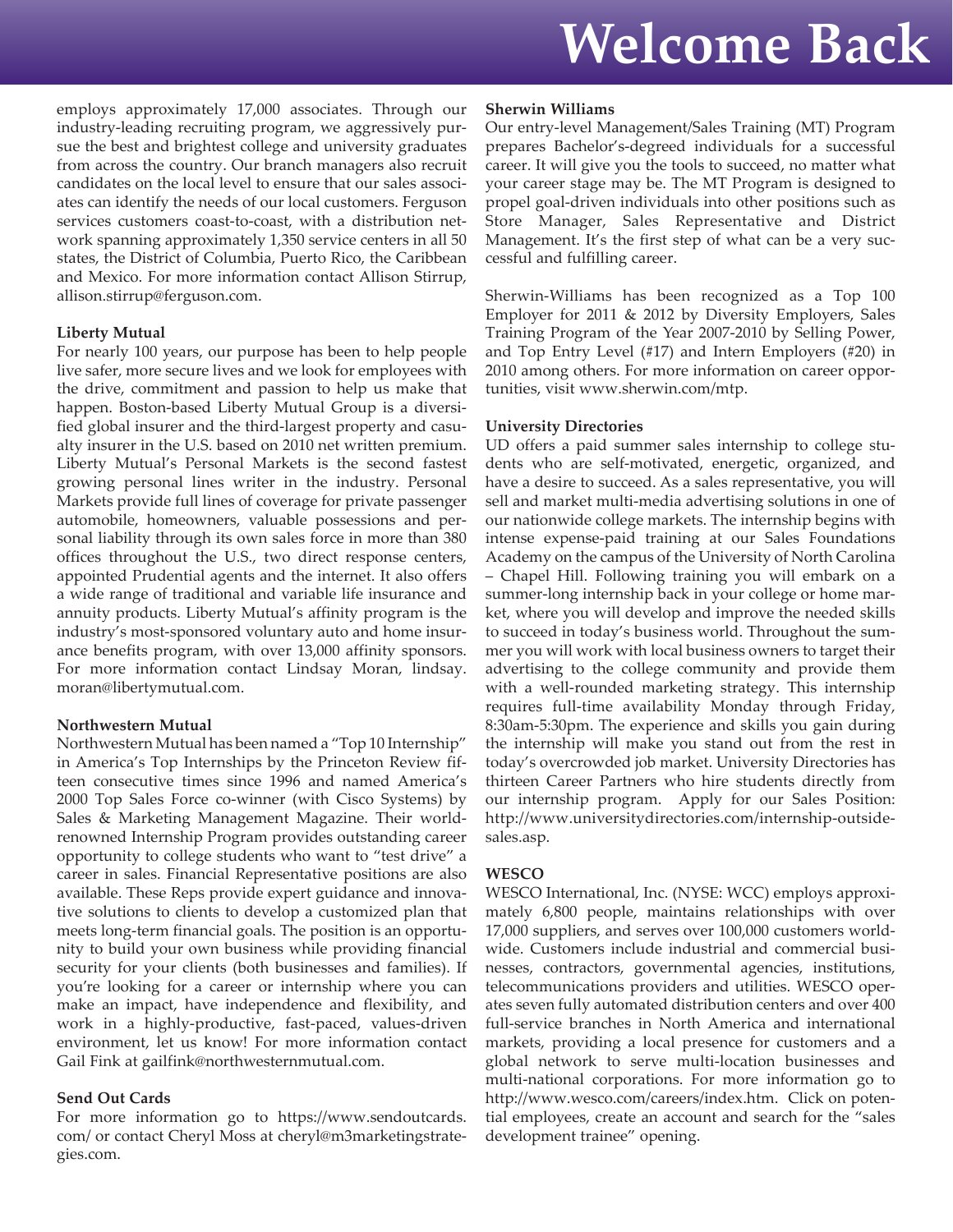## **PSE Faculty**

## PSE Faculty Advisors

Faculty Advisors are one of the most important assets to our chapters. They have many roles within the title of advisor. They serve as a mentor, a voice of experience, a teacher, and most importantly, a friend. Advisors help their chapter succeed in areas of chapter operations, projects and finances.

Dr. Mavis Adjei - Southern Illinois University Alizabeth Allgood - Middle Tennessee State University Mr. Michael Assumma - CA State Polytechnic Univ., Pomona Frederik Beuk - University of Akron Rob Boostrom - University of Wisconsin-Whitewater Dr. Stephanie Boyer - Bryant University Kevin Brayer - St. Bonaventure University Dr. Matthew Bunker - University of Northern Iowa Dr. Alvin Burns - Louisiana State University-Baton Rouge Mr. John Burr - Purdue University Mr. Richard Canada - Indiana University Dr. Mary Caravella - University of Connecticut Dr. Steven Chen - California State University-Fullerton Mr. Ken Cherry - Central Michigan University Dorene Ciletti - Duquesne University Mrs. Marianne Collins - Winona State University Ellen Daniels - Kent State University Dr. Bobby Davis - Florida A&M University Mr. Duleep Delpechitre - University of Louisiana-Lafayette Dr. Andrea Dixon - Baylor University Dr. Kevin Ellis - University of Georgia Dr. Robert Erffmeyer - University of Wisconsin-Eau Claire Mr. Anthony Freeman - Tuskegee University Scott Friend - University of Nebraska-Lincoln Dr. Robert Garrity - University of Hawaii-Manoa Greg Graham - Kent State University Dr. Kevin Hammond - University of Tennessee at Martin Mrs. Joanna Henderson - University of NC-Wilmington Dr. Roscoe Hightower - Florida A&M University Dr. Gary Hunter - Illinois State University Dr. Scott Inks - Ball State University Donald Isenhath - University of Toledo Miss Toni Jackson - Southern University and A&M College Wayne Keene - University of Missouri Dr. Ashley Kilburn - University of Tennessee at Martin

Dr. George Kirk - Southern University and A&M College Mr. Jerry Kollross - University of Wisconsin-Eau Claire Dennis Kopf - University of Wisconsin-Whitewater John Levato - University at Albany Mr. Charles Lindsey - State University of NY - Buffalo Kerry Litzenberg - Texas A&M University-College Station Dr. Michael Mallin - University of Toledo Ms. Barbara Michel - Appalachian State University Dr. Ken Miller - University of Alabama at Birmingham Ms. Jennifer Mitchell - Northern Arizona University Wayne Mueller - University of MN-Twin Cities Dr. Jay Mulki - Northeastern University Dr. Robert Newberry - Winona State University Dr. Donald Norris - Miami University Jan Owens - Carthage College Dr. Terry Paul - Ohio State University Dr. Al Pelham - The College of New Jersey Dr. Michael Rodriguez - Elon University Dr. Mark Rosenbaum - Northern Illinois University Dr. Stacey Schetzsle - Ball State University Dr. Gary Schirr - Radford University E. LaShaun Seay - Tuskegee University Dr. Gary Selden - Kennesaw State University Mike Serkedakis - Kennesaw State University Dr. Mary Shoemaker - Widener University Dr. Sallie Sledge - Norfolk State University Cathy Snyder - James Madison University Dr. Jane Sojka - University of Cincinnati Dr. Claire Stammerjohan - University of Louisiana-Monroe Dr. Kevin Upton - University of MN-Twin Cities Dr. Chuck Viosca - Nicholls State University Dr. John Wallace - CA State Polytechnic Univ., Pomona Dr. Rand Wergin - University of South Dakota Timothy Werkley - William Paterson University Donna Wertalik - Virginia Tech Dr. Jakki Williams - North Carolina A&T State University

### National Conference in Sales Management

The National Conference in Sales Management (NCSM) is the premier international gathering of scholars and practitioners interested in personal selling and sales management research and teaching. The NCSM runs concurrently with the PSE National Convention and several attendees are PSE Faculty Advisors. This year, the NCSM celebrates its 28th Anniversary!

The conference will begin with a welcoming reception Wednesday evening. An additional VIP reception will be held on Thursday at Fiesta de Reyes (Transportation Provided). The receptions are an opportunity for you to network with other sales faculty and PSE Partners.

The first NCSM session will be held Thursday morning. The competitive sessions will consist of presentations of papers that were accepted following a double-blind review process. In addition, the conference will also consist of a variety of special sessions. The conference will end on Saturday at noon.

Panel discussions, sessions devoted to bringing together sales practitioners and researchers, and discussions of sales research topics are a hallmark of the NCSM and will be held throughout the conference.

For more information, go to: **www.ncsmweb.com/**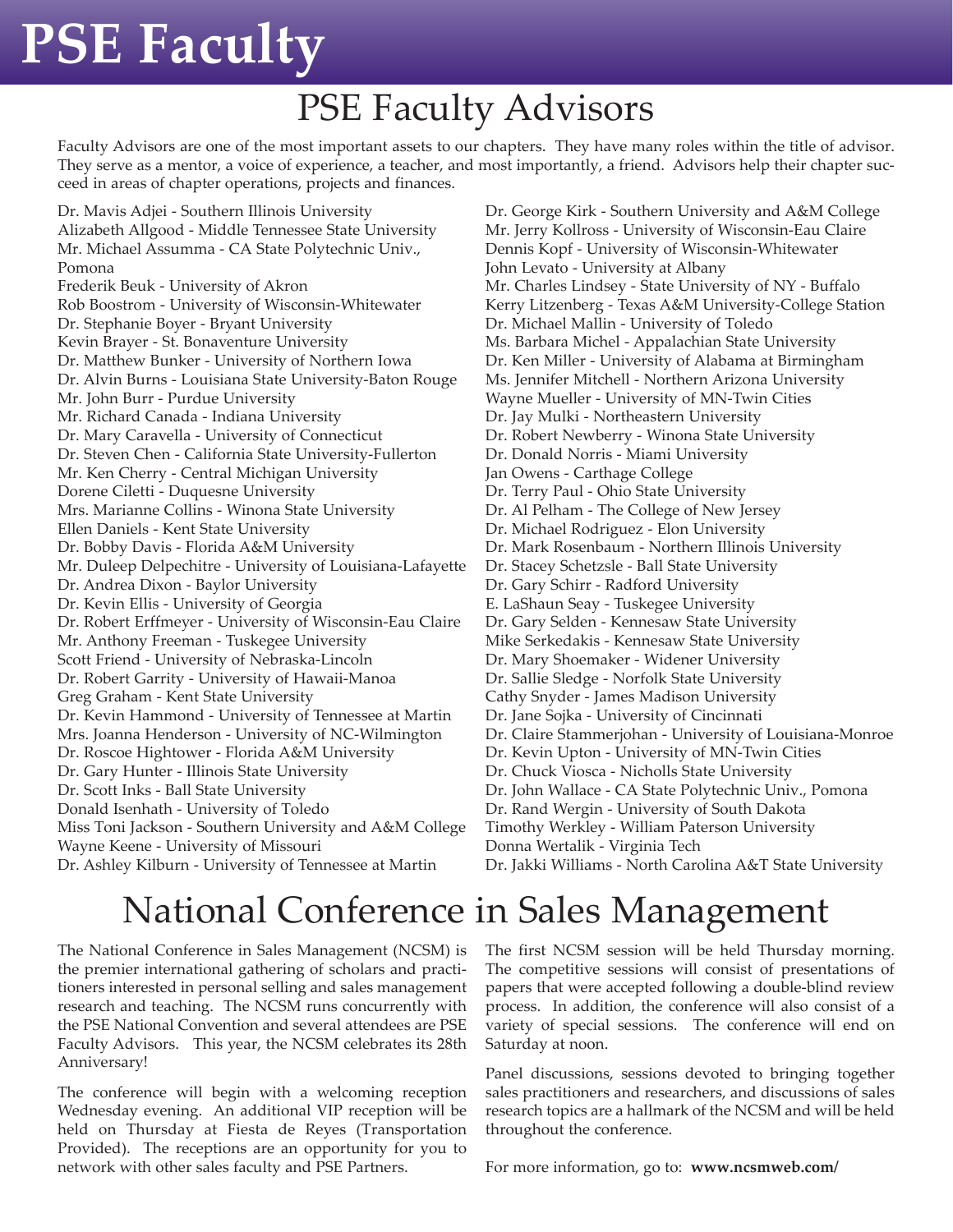## **PSE Partner Spotlight**

#### Why? One of the Most Important Questions by Autumn Drane, Lead University Relations Recruiter, TEKsystems



"Why?" -- a question that often annoys our parents from the time we learn to speak until the time we leave the nest. However, I've deemed it one of the most important, most impactful questions of my career.

When I first joined TEKsystems, I was told to be a sponge; talk to everyone and soak up all the information I could. So, I did. I set meetings and

went to lunches with everyone in the office, took diligent

notes, and then went back to the task

at hand. I listened to everything that was said, but I never really heard it until I hit the proverbial "rough patch" in my career. I followed the processes, did what the others told me to do, and hit my productivity numbers, but I wasn't closing the sale. I wasn't putting people to work. They weren't getting the job; and as a recruiter, a person getting the job was my job!! So, I was failing. And, I had finally had enough. I had come to the conclusion that I was no good at recruiting. I set a lunch with my account manager/mentor to have a talk. At TEKsystems, we are very open and honest with giving feedback, so he wasted no time in getting to the point. "What are the questions you're asking?" I went through the script of questions I ask everyone…

He shook his head. Then I asked,

"Why aren't my technical professionals getting the job?" He smiled, "Isn't *that* the question that you should've been asking all along? Why aren't they getting the job? Why aren't they technical enough? Why aren't they a fit for this client's environment? Why do they need to have this skill? Why… why… why…"

That night I arrived home, and I thought about our lunch conversation. I realized, "*Why* am I not asking these questions *before* I start recruiting technical professionals for the job?" So, that's what I did. Before I sat down to recruit, I

met with the account manager and I asked questions until I understood every aspect of what was required. I applied what I had learned and I tailored my recruiting process. By the end of the year, my commissions nearly tripled and I was asked to move up into another role.

I accepted the Internal Recruiting position to recruit new recruiters! My passion for recruiting, my belief in the process, and the dynamic culture at TEKsystems ensured this was the ideal opportunity for me. I have been with the Internal Recruiting department ever since, recently creating the opportunity for myself as the Lead University Relations Recruiter.

Don't ever be afraid to ask questions!! I feel the success that I've had can be attributed to my intellectual curiosity because once you understand why, you can identify how.

I was told to be a sponge; talk to everyone and soak up all the information I could.

If you are interested in opportunities at TEKsystems, reach out to me at anytime! We are always looking for hard charging, outgoing, teamoriented, success-motivated people who want to build a career in a sales-oriented company. If you are not already familiar with us, TEKsystems is the largest and leading IT staffing organization in the nation. We have been ranked #1 in the industry by *IT Services Business Report* for eleven consecutive years. With more than 100 offices throughout the United States, Canada, and Europe, we offer multiple locations to begin an exciting career. TEKsystems offers you a great opportunity for advancement, personal and professional growth, and excellent earning potential. IT markets are outperforming the rest of economy, so we are growing at a

rapid pace. Apply now, or click on www.teksystemscareers.com for more information. You can email Autumn at audrane@teksystems.com.